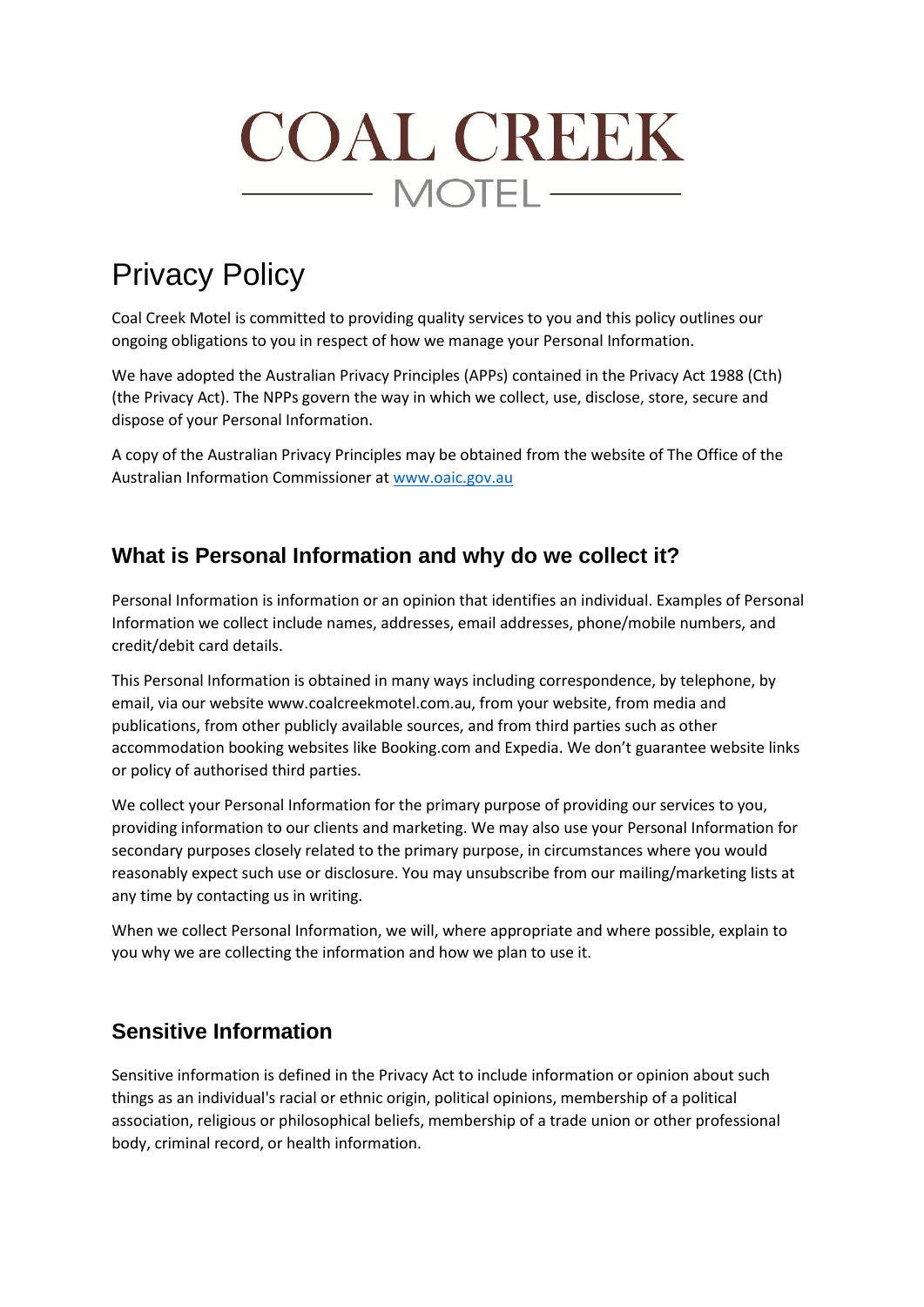Sensitive information will be used by us only:

- For the primary purpose for which it was obtained
- For a secondary purpose that is directly related to the primary purpose
- With your consent; or where required or authorised by law.

# **Third Parties**

Where reasonable and practicable to do so, we will collect your Personal Information only from you. However, in some circumstances we may be provided with information by third parties. In such a case we will take reasonable steps to ensure that you are made aware of the information provided to us by the third party.

#### **Disclosure of Personal Information**

Your Personal Information may be disclosed in a number of circumstances including the following:

- Third parties where you consent to the use or disclosure; and
- Where required or authorised by law.

#### **Security of Personal Information**

Your Personal Information is stored in a manner that reasonably protects it from misuse and loss and from unauthorized access, modification, or disclosure.

When your Personal Information is no longer needed for the purpose for which it was obtained, we will take reasonable steps to destroy or permanently de-identify your Personal Information. However, most of the Personal Information is or will be stored in client files which will be kept by us for a minimum of 7 years.

#### **Access to your Personal Information**

You may access the Personal Information we hold about you and to update and/or correct it, subject to certain exceptions. If you wish to access your Personal Information, please contact us in writing.

Coal Creek Motel will not charge any fee for your access request or for providing a copy of your Personal Information.

In order to protect your Personal Information, we may require identification from you before releasing the requested information.